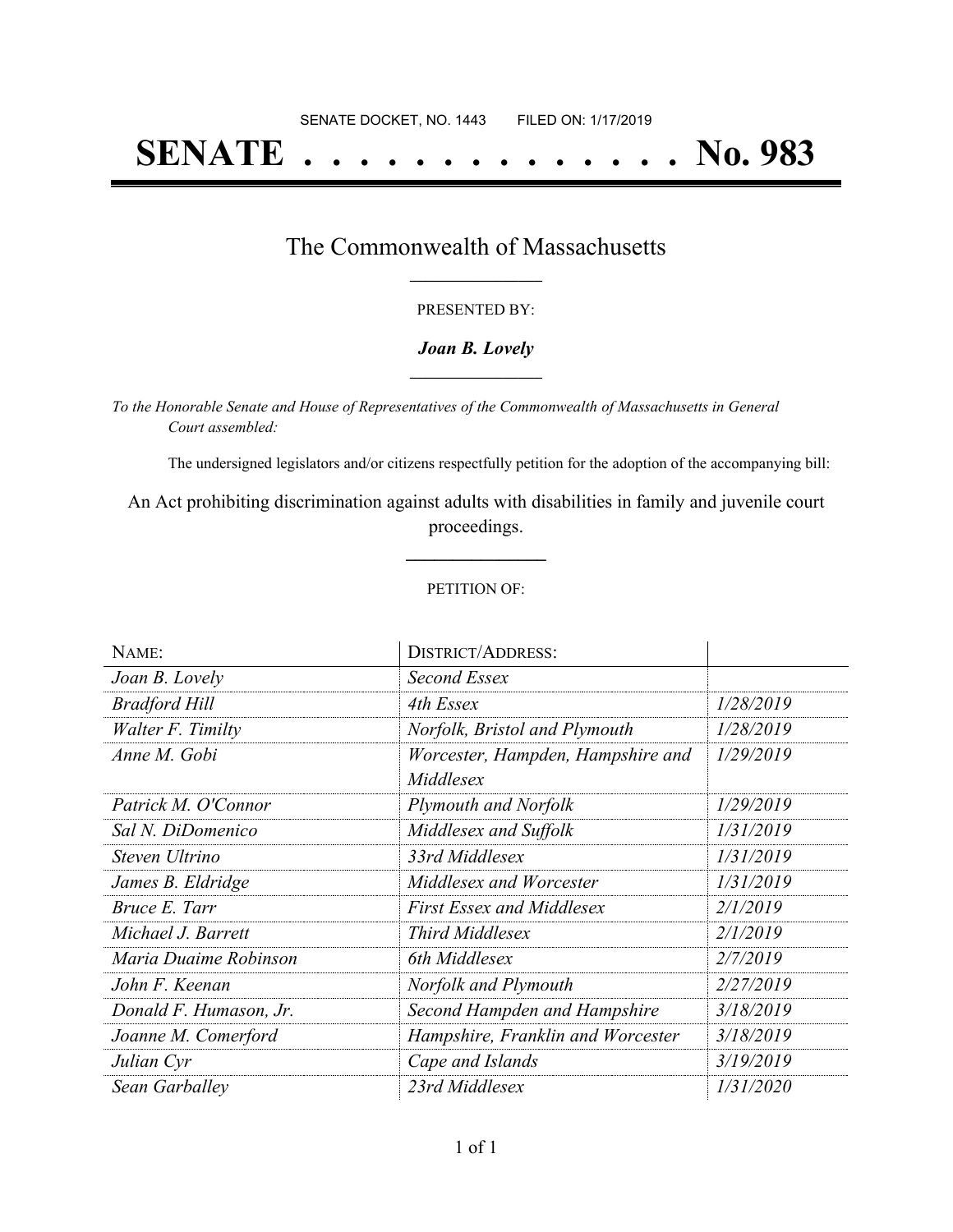# SENATE DOCKET, NO. 1443 FILED ON: 1/17/2019 **SENATE . . . . . . . . . . . . . . No. 983**

By Ms. Lovely, a petition (accompanied by bill, Senate, No. 983) of Joan B. Lovely, Bradford Hill, Walter F. Timilty, Anne M. Gobi and other members of the General Court for legislation to prohibit discrimination against adults with disabilities in family and juvenile court proceedings. The Judiciary.

### [SIMILAR MATTER FILED IN PREVIOUS SESSION SEE SENATE, NO. *896* OF 2017-2018.]

# The Commonwealth of Massachusetts

**In the One Hundred and Ninety-First General Court (2019-2020) \_\_\_\_\_\_\_\_\_\_\_\_\_\_\_**

**\_\_\_\_\_\_\_\_\_\_\_\_\_\_\_**

An Act prohibiting discrimination against adults with disabilities in family and juvenile court proceedings.

Be it enacted by the Senate and House of Representatives in General Court assembled, and by the authority *of the same, as follows:*

- 1 SECTION 1. Chapter 208 of the General Laws is hereby further amended by inserting
- 2 after section 31A the following section:-
- 3 Section 31B. For the purposes of this chapter the following words shall have the
- 4 following meanings, unless the context clearly indicates otherwise:-
- 5 "Adaptive parenting equipment", any piece of equipment or any item used to increase,
- 6 maintain, or improve the parenting capabilities of a parent with a disability.
- 7 "Disability", a physical or mental impairment that substantially limits one or more major 8 life activities of an individual, a record of such impairment, or being regarded as having such an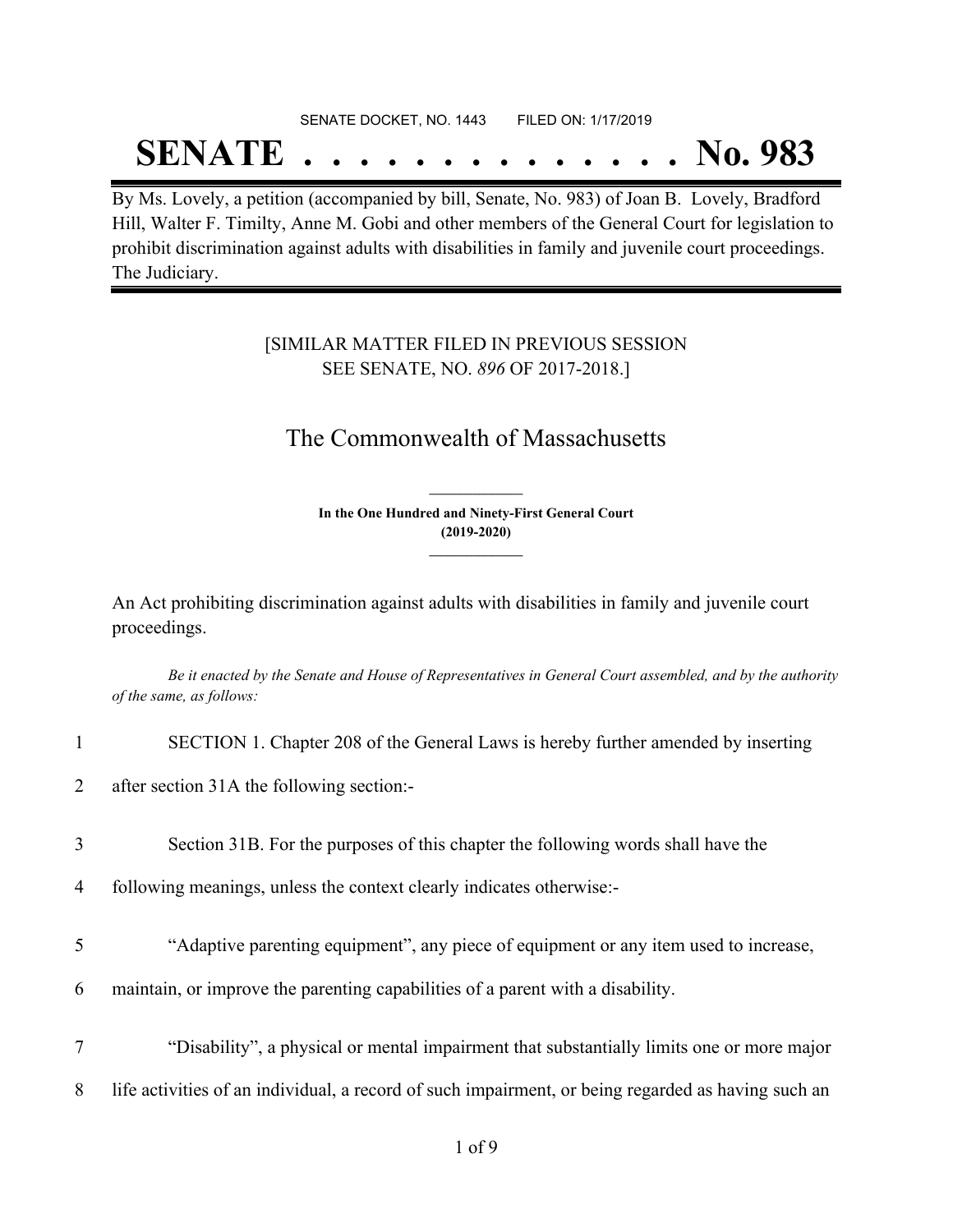impairment. This definition shall be broadly interpreted in a manner consistent with the Americans with Disabilities Act Amendments Act of 2008.

 "Supportive parenting services", services that help parents with a disability compensate for those aspects of the disability that affect their ability to care for their children and that will enable them to discharge their parental responsibilities. The term includes, but is not limited to, specialized or adapted training, evaluations, and assistance with effective use of adaptive equipment, as well as accommodations that allow a parent with a disability to benefit from other services, such as braille text or sign language interpreters.

 Nothing in this chapter shall allow a parent's disability or its manifestations to be considered a negative factor in a determination of custody of or parenting time with a minor child, absent a specific showing by a preponderance of the evidence made by the party raising the allegation, that there is a nexus between the parent's disability, or its manifestations, and alleged harm to the child, and that this alleged harm cannot be prevented or alleviated by accommodations for the disability, including adaptive parenting equipment or supportive parenting services.

 If the court considers a parent's disability or its manifestations as a negative factor in an award of custody of and or parenting time with a child, then the court shall make specific written findings as to the nexus between the parent's disability, or its manifestations, and harm to the child, what effect, if any, said harm has on the best interests of the child, and whether adaptive parenting equipment or supportive parenting services can alleviate said harm.

 SECTION 2. Chapter 209C of the General Laws is hereby further amended by inserting after section 10 the following section:-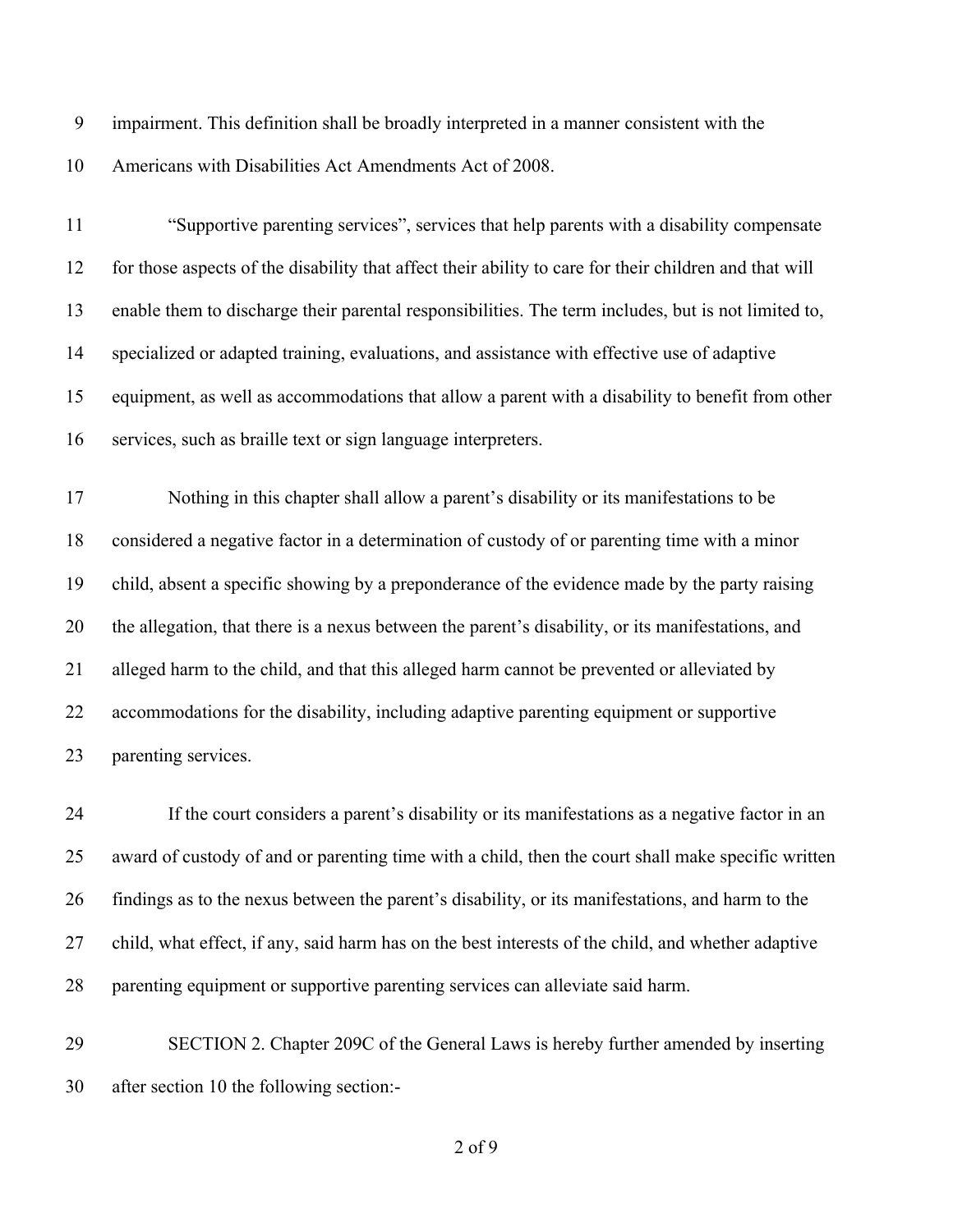| 31 | Section 10A. For the purposes of this chapter the following words shall have the                       |
|----|--------------------------------------------------------------------------------------------------------|
| 32 | following meanings, unless the context clearly indicates otherwise:-                                   |
| 33 | "Adaptive parenting equipment", includes any piece of equipment or any item used to                    |
| 34 | increase, maintain, or improve the parenting capabilities of a parent with a disability.               |
| 35 | "Disability", a physical or mental impairment that substantially limits one or more major              |
| 36 | life activities of an individual, a record of such impairment, or being regarded as having such an     |
| 37 | impairment. This definition shall be broadly interpreted in a manner consistent with the               |
| 38 | Americans with Disabilities Act Amendments Act of 2008.                                                |
| 39 | "Supportive parenting services", services that help parents with a disability compensate               |
| 40 | for those aspects of the disability that affect their ability to care for their children and that will |
| 41 | enable them to discharge their parental responsibilities. The term includes, but is not limited to,    |
| 42 | specialized or adapted training, evaluations, and assistance with effective use of adaptive            |
| 43 | equipment, as well as accommodations that allow a parent with a disability to benefit from other       |
| 44 | services, such as braille text or sign language interpreters.                                          |
| 45 | Nothing in this chapter shall allow a parent's disability or its manifestations to be                  |
| 46 | considered a negative factor in a determination of custody of or parenting time with a minor           |
| 47 | child, absent a specific showing by a preponderance of the evidence made by the party raising          |
| 48 | the allegation, that there is a nexus between the parent's disability, or its manifestations, and      |
| 49 | alleged harm to the child, and that this alleged harm cannot be prevented or alleviated by             |
| 50 | accommodations for the disability, including adaptive parenting equipment or supportive                |
| 51 | parenting services.                                                                                    |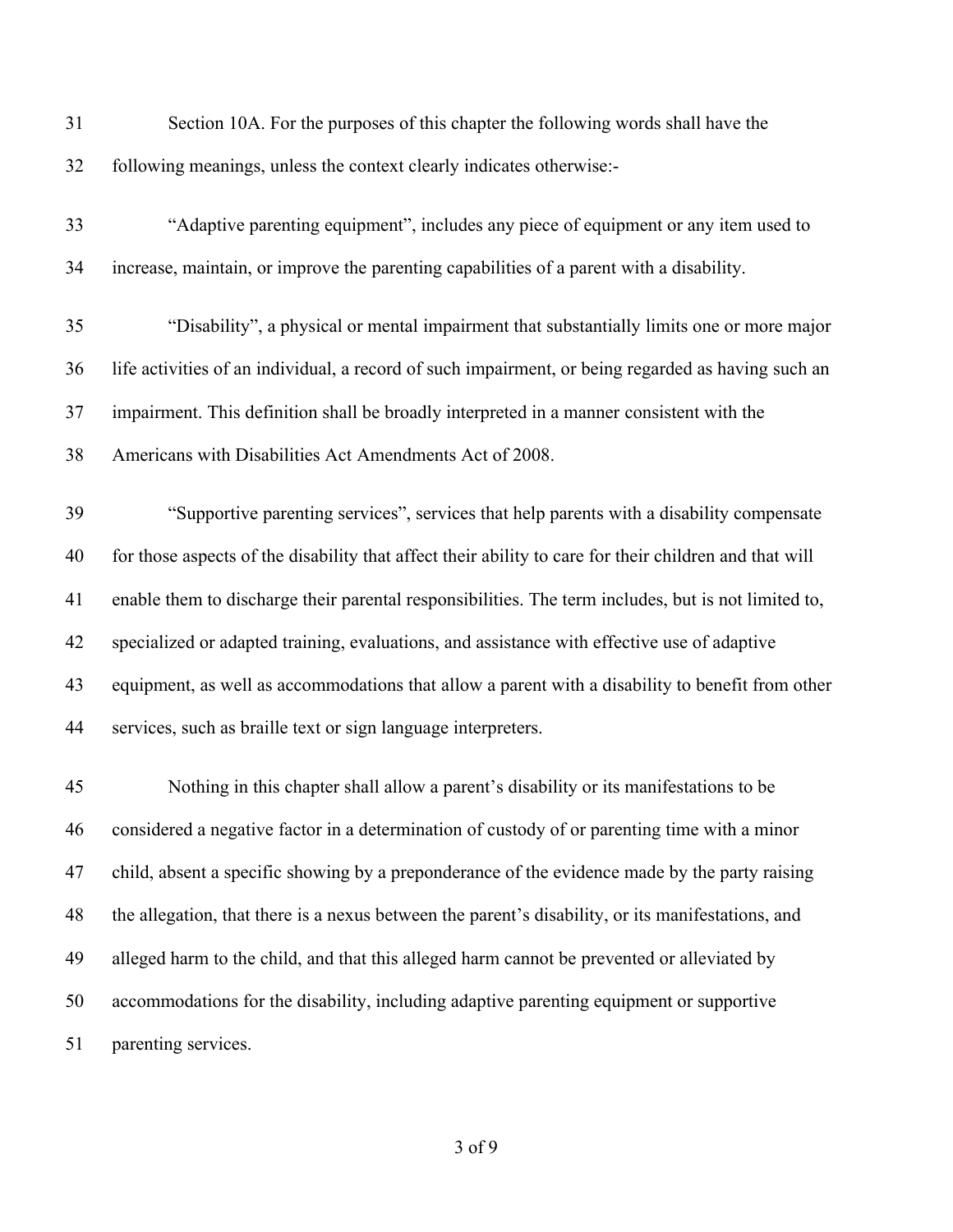| 52 | If the court considers a parent's disability or its manifestations as a negative factor in an          |
|----|--------------------------------------------------------------------------------------------------------|
| 53 | award of custody of and or parenting time with a child, then the court shall make specific written     |
| 54 | findings as to the nexus between the parent's disability, or its manifestations, and harm to the       |
| 55 | child, what effect, if any, said harm has on the best interests of the child, and whether adaptive     |
| 56 | parenting equipment or supportive parenting services can alleviate said harm.                          |
| 57 | SECTION 3. Section 21 of chapter 119, as appearing in the 2016 Official Edition, is                    |
| 58 | hereby further amended by inserting after the second paragraph the following paragraph:-               |
| 59 | "Adaptive parenting equipment", includes any piece of equipment or any item used to                    |
| 60 | increase, maintain, or improve the parenting capabilities of a parent with a disability.               |
| 61 | SECTION 4. Section 21 of said chapter 119, as so appearing, is hereby further amended                  |
| 62 | by inserting after the eleventh paragraph the following paragraph:-                                    |
| 63 | "Disability", a physical or mental impairment that substantially limits one or more major              |
| 64 | life activities of an individual, a record of such impairment, or being regarded as having such an     |
| 65 | impairment. This definition shall be broadly interpreted in a manner consistent with the               |
| 66 | Americans with Disabilities Act Amendments Act of 2008.                                                |
| 67 | SECTION 5. Section 21 of said chapter 119, as so appearing, is hereby further amended                  |
| 68 | by inserting after the twenty second paragraph the following paragraph:-                               |
| 69 | "Supportive parenting services", services that help parents with a disability compensate               |
| 70 | for those aspects of the disability that affect their ability to care for their children and that will |
| 71 | enable them to discharge their parental responsibilities. The term includes, but is not limited to,    |
| 72 | specialized or adapted training, evaluations, and assistance with effective use of adaptive            |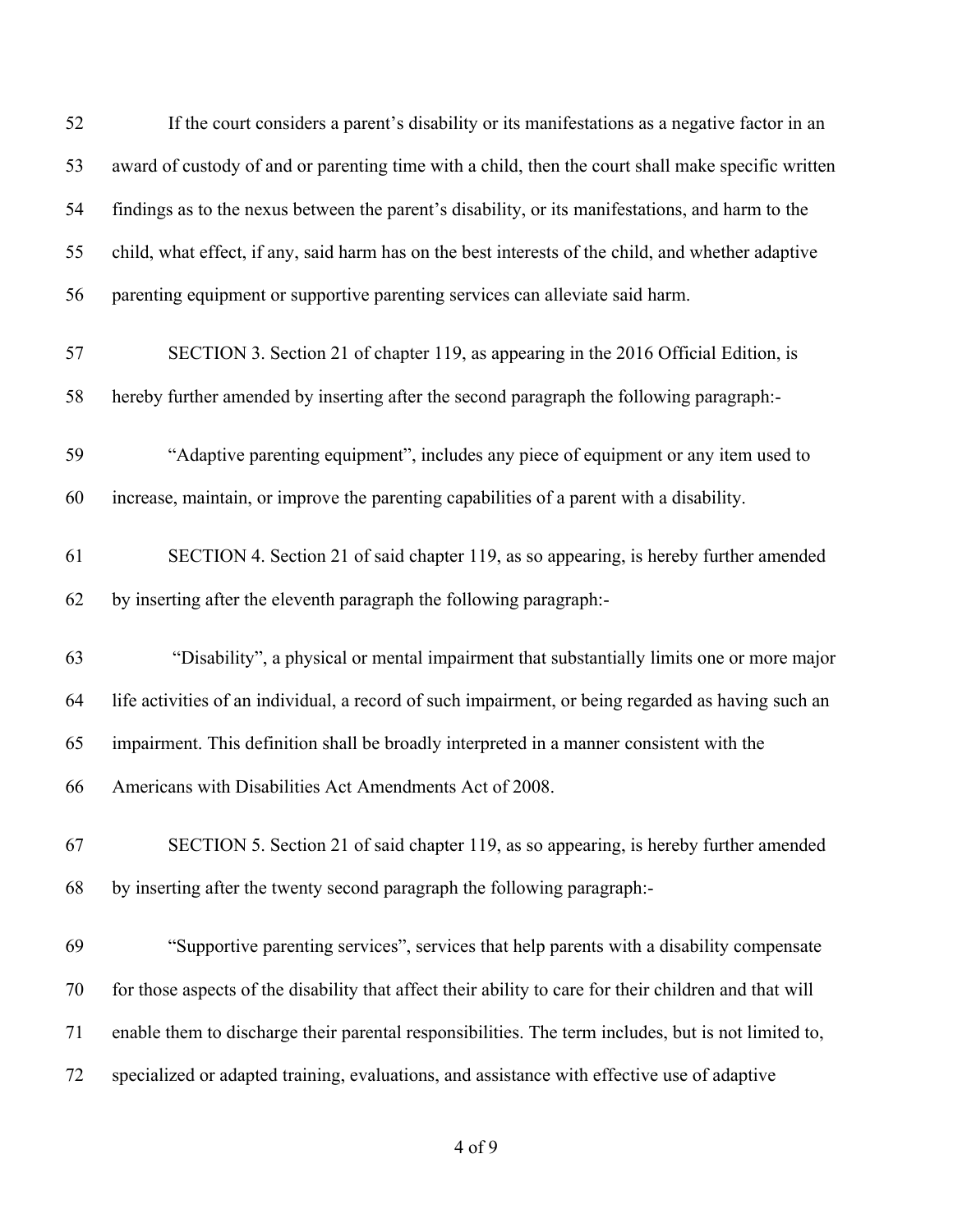equipment, as well as accommodations that allow a parent with a disability to benefit from other services, such as braille text or sign language interpreters.

 SECTION 6. Chapter 119 of the General Laws is hereby further amended by inserting after section 24 the following section:-

 Section 24A. Nothing in this chapter shall allow a parent's disability or its manifestations, as defined in section 21 of this chapter, to be considered a negative factor in a determination whether a child is in need of care and protection or for the removal of custody of a child from a parent, guardian, or other custodian, absent a specific showing by clear and convincing evidence made by the department, that there is a nexus between the parent's disability, or its manifestations, and alleged harm to the child, and that this alleged harm cannot be prevented or alleviated by accommodations for the disability, including adaptive parenting 84 equipment or supportive parenting services.

 If the court considers a parent's disability or its manifestations as a negative factor in determining that a child is in need of care and protection or for the removal of custody of a child from a parent, guardian, or other custodian, then the court shall make specific written findings as to the nexus between the parent's disability, or its manifestations, and harm to the child, the impact this has on current parental fitness, and whether adaptive parenting equipment or supportive parenting services can alleviate said harm or render the parent fit.

 SECTION 7. Section 3 of chapter 210 is hereby further amended by striking out subsection (c)(xii), as appearing in the 2016 Official Edition, and inserting in place thereof the following subsection:-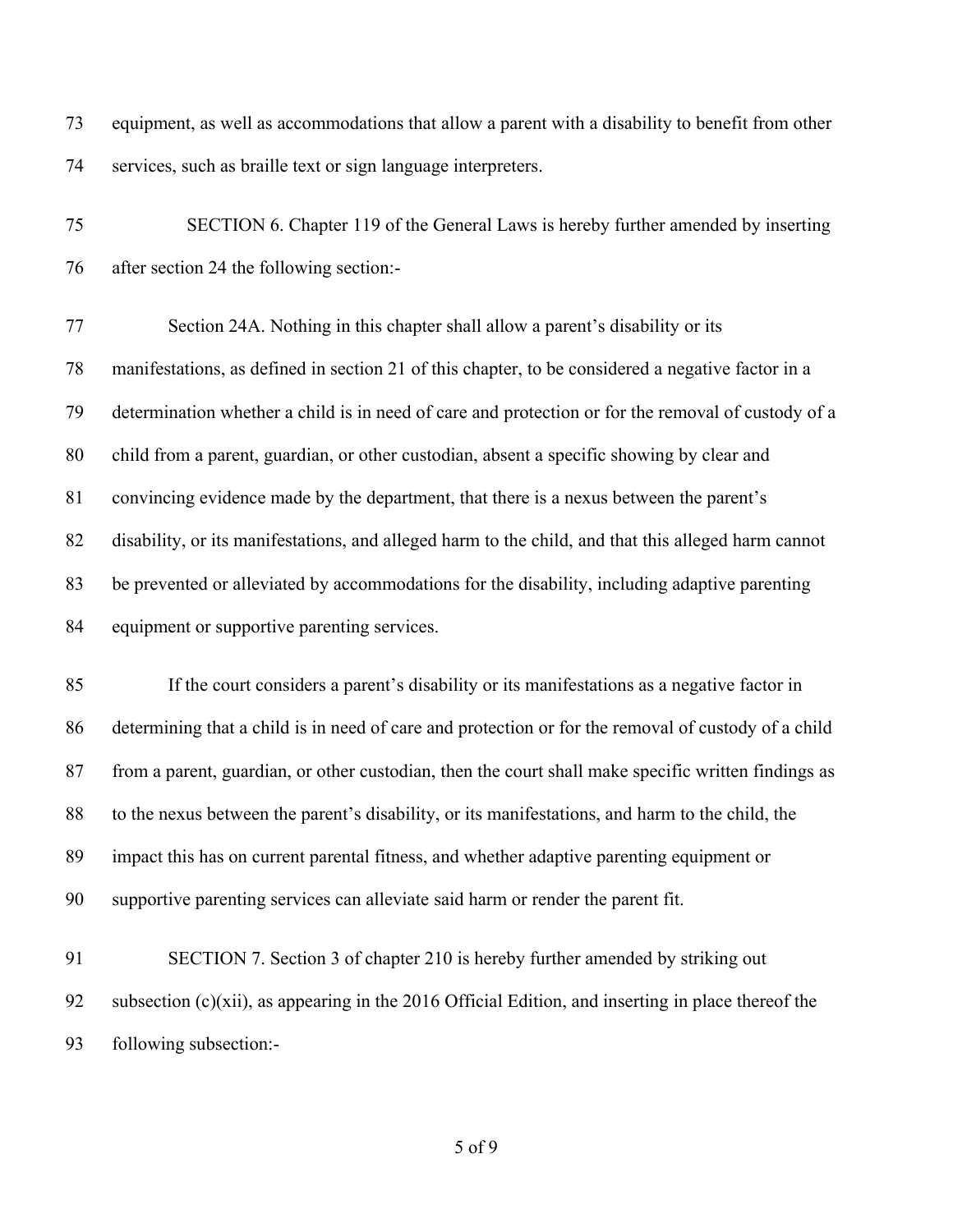| 94  | Section $3(c)(xii)$ . A failure of a parent to discharge parental responsibilities that is             |
|-----|--------------------------------------------------------------------------------------------------------|
| 95  | reasonably likely to continue for a prolonged, indeterminate period, and that results in harm to       |
| 96  | the child, and cannot be alleviated by adequate accommodations, including adaptive parenting           |
| 97  | equipment or supportive parenting services.                                                            |
| 98  | SECTION 8. Chapter 210 of the General Laws is hereby further amended by inserting                      |
| 99  | after section 3B the following section:-                                                               |
| 100 | Section 3C. For the purposes of this chapter the following words shall have the following              |
| 101 | meanings, unless the context clearly indicates otherwise:-                                             |
| 102 | "Adaptive parenting equipment", includes any piece of equipment or any item used to                    |
| 103 | increase, maintain, or improve the parenting capabilities of a parent with a disability.               |
| 104 | "Disability", a physical or mental impairment that substantially limits one or more major              |
| 105 | life activities of an individual, a record of such impairment, or being regarded as having such an     |
| 106 | impairment. This definition shall be broadly interpreted in a manner consistent with the               |
| 107 | Americans with Disabilities Act Amendments Act of 2008.                                                |
| 108 | "Supportive parenting services", services that help parents with a disability compensate               |
| 109 | for those aspects of the disability that affect their ability to care for their children and that will |
| 110 | enable them to discharge their parental responsibilities. The term includes, but is not limited to,    |
| 111 | specialized or adapted training, evaluations, and assistance with effective use of adaptive            |
| 112 | equipment, as well as accommodations that allow a parent with a disability to benefit from other       |
| 113 | services, such as braille text or sign language interpreters.                                          |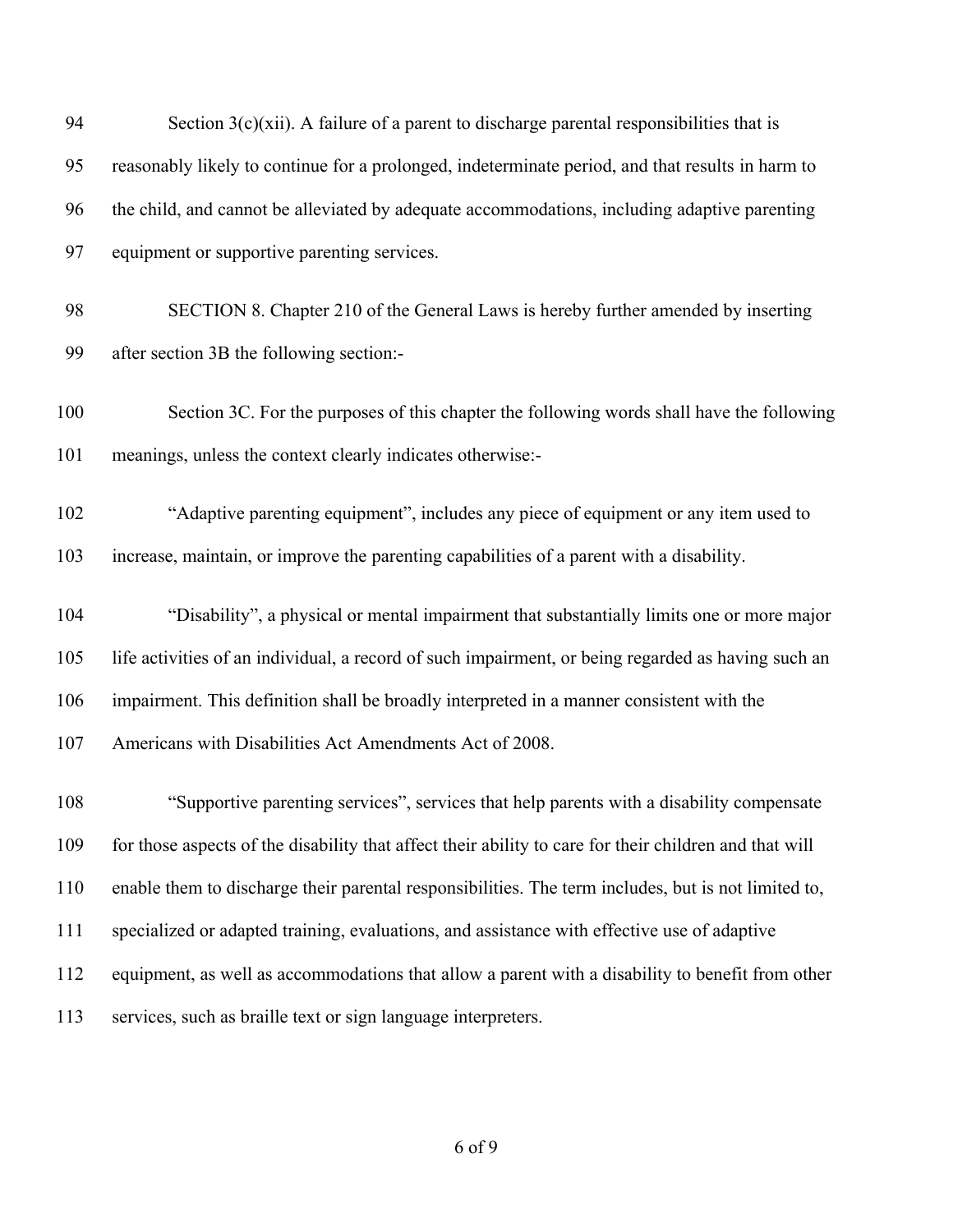Nothing in this chapter shall allow a parent's disability or its manifestations to be considered a negative factor in determining whether to terminate parental rights, absent a specific showing by clear and convincing evidence made by the department, that there is a nexus between the parent's disability, or its manifestations, and alleged harm to the child, and that this alleged harm cannot be prevented or alleviated by accommodations for the disability, including adaptive parenting equipment or supportive parenting services.

 If the court considers a parent's disability or its manifestations as a negative factor in determining whether to terminate parental rights, then the court shall make specific written findings as to the nexus between the parent's disability, or its manifestations, and harm to the child, the impact this has on current parental fitness, and whether adaptive parenting equipment or supportive parenting services can alleviate said harm or render the parent fit.

 SECTION 9. Section 5-101 of said chapter 190B, as appearing in the 2016 Official Edition, is hereby amended by inserting before the first paragraph the following paragraph:-

 "Adaptive parenting equipment", includes any piece of equipment or any item used to increase, maintain, or improve the parenting capabilities of a parent with a disability.

 SECTION 10. Section 5-101 of said chapter 190B, as so appearing, is hereby amended by striking out the fourth paragraph and inserting in place thereof the following paragraph:-

 "Disability", a physical or mental impairment that substantially limits one or more major life activities of an individual, a record of such impairment, or being regarded as having such an impairment. This definition shall be broadly interpreted in a manner consistent with the Americans with Disabilities Act Amendments Act of 2008.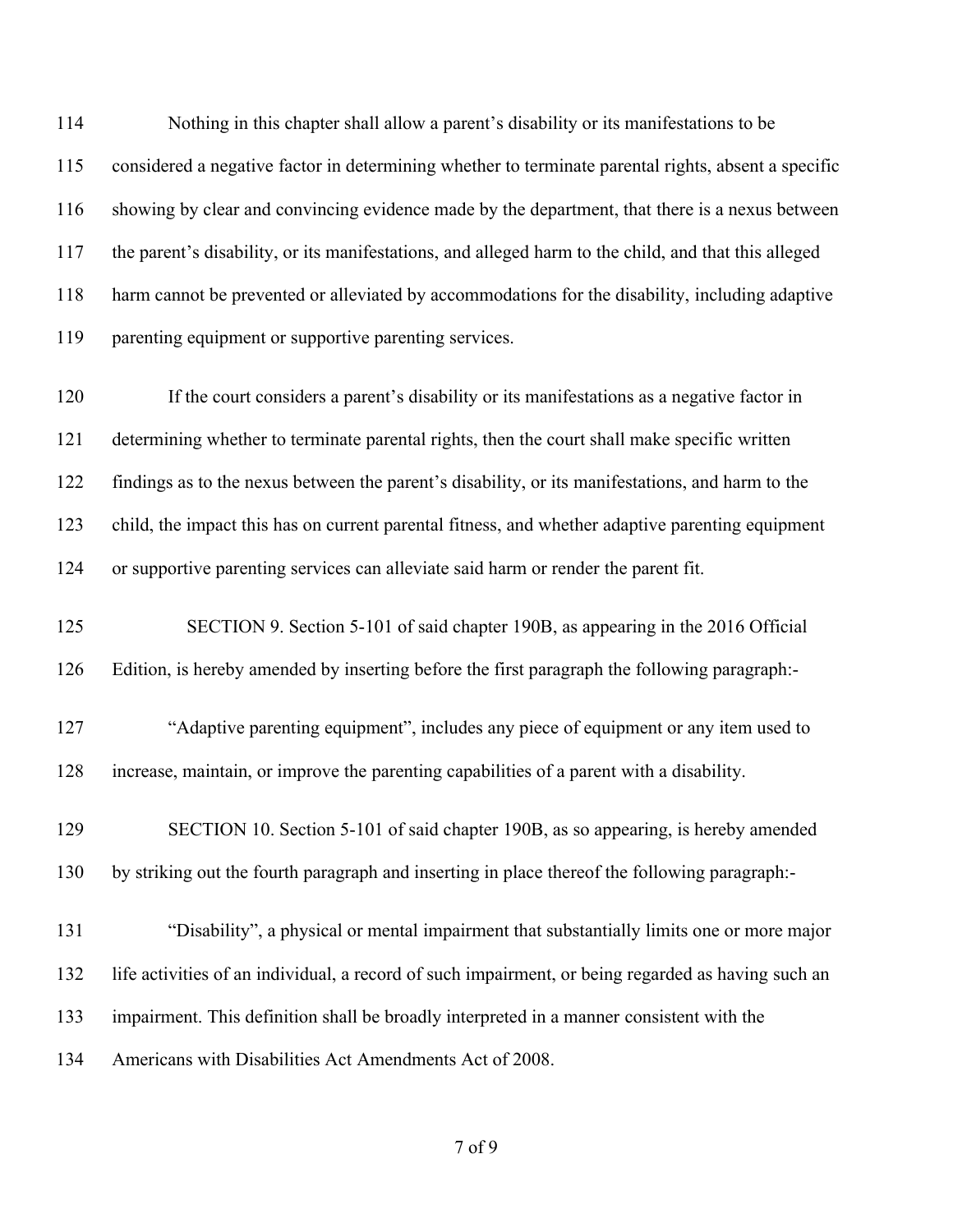SECTION 11. Section 5-101 of said chapter 190B, as so appearing, is hereby amended by inserting after the twenty fourth paragraph the following paragraph:-

 "Supportive parenting services", services that help parents with a disability compensate for those aspects of the disability that affect their ability to care for their children and that will enable them to discharge their parental responsibilities. The term includes, but is not limited to, specialized or adapted training, evaluations, and assistance with effective use of adaptive equipment, as well as accommodations that allow a parent with a disability to benefit from other services, such as braille text or sign language interpreters.

 SECTION 12. Chapter 190B of the General Laws is hereby amended by inserting after section 5-204 the following section:-

 Section 5-204A. Nothing in this chapter shall allow a parent's disability or its manifestations to be considered a negative factor in determining whether to appoint a temporary or permanent guardian for a minor child, absent a specific showing by a clear and convincing evidence made by the party raising the allegation, that there is a nexus between the parent's disability, or its manifestations, and alleged harm to the child, and that this alleged harm cannot be prevented or alleviated by accommodations for the disability, including adaptive parenting equipment or supportive parenting services.

 If the court considers a parent's disability or its manifestations as a negative factor in a determination whether to appoint a temporary or permanent guardian for a minor child, then the court shall make specific written findings as to the nexus between the parent's disability, or its manifestations, and harm to the child, the impact this has on current parental fitness, and whether